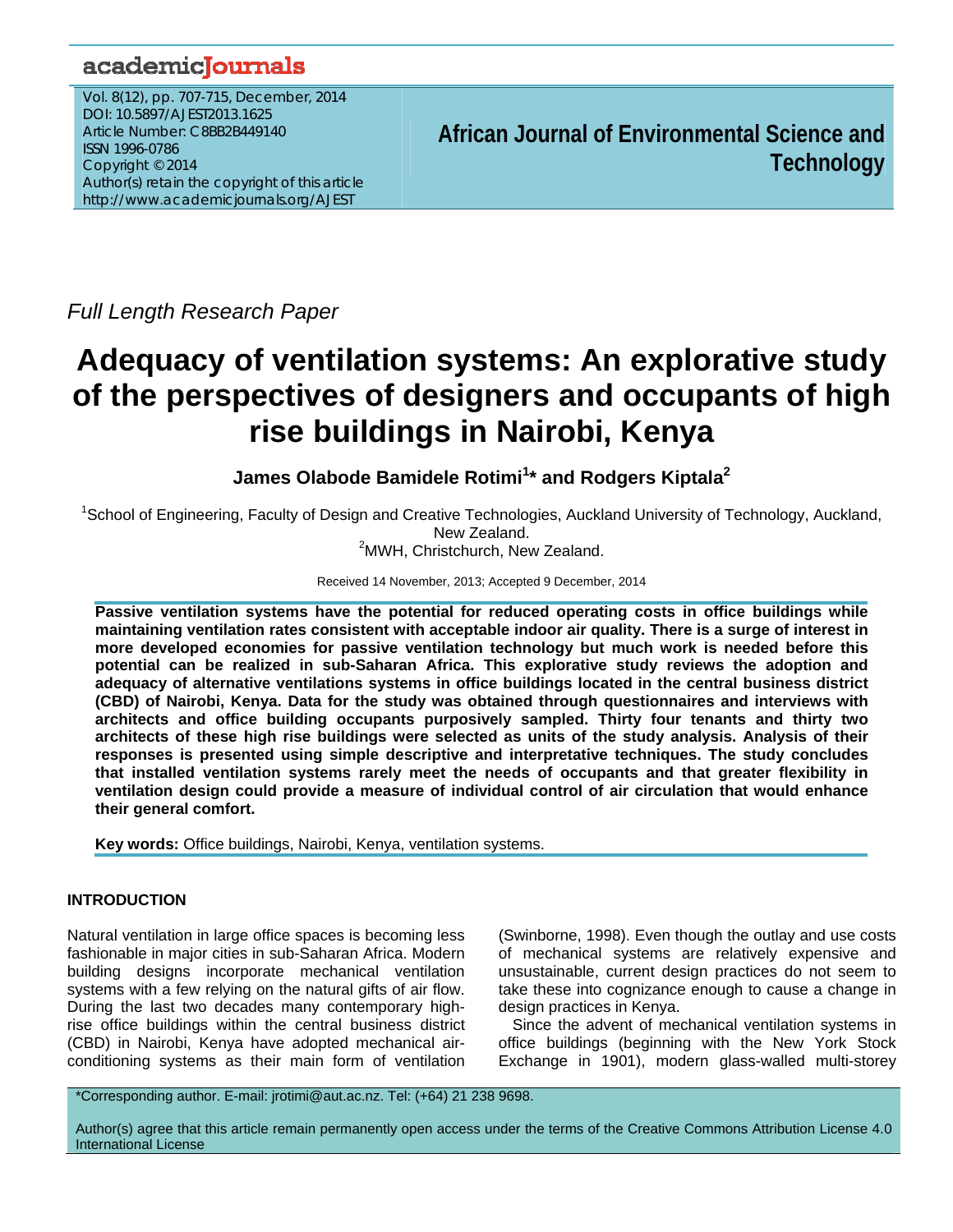buildings have become commonplace. These development altered traditional footprints, interior layouts and exterior appearances. For example, mechanical cooling freed designers from conventional methods of orientating office buildings in relation to the sun or ventilating them with operable windows. There was a marked shift away from traditional building designs based on T, H or Lshaped floor plans that were designed to allow maximum number of operable openings for natural ventilation. However, this made buildings more highly dependent on air conditioning systems to be able to function effectively. To design for natural ventilation is now more complex and involves a good understanding of aerodynamic concepts.

Rationally, the use and adequacy of mechanical ventilated systems needs to be continuously evaluated in different environments, considering that some climatic environments enjoy good air circulation for longer periods of the year. For example, it is useful to know if the initial outlay and use costs of mechanical ventilation systems are justifiable in a place like Nairobi, Kenya. This study therefore investigates the adequacy of the different ventilation systems designed for high rise office buildings within the Nairobi central business district. The investigation sought the opinions of both the users (occupants) and the architects (designers) of office buildings on their installed systems. The study focuses on office buildings because they have served as important laboratories for air conditioning advances since ages. Details of the investigation are presented in this paper with concluding remarks that could serve to change existing design practices. However before this, the paper reviews briefly, climatic conditions of the study area (Kenya) and gives brief descriptions of ventilation systems to underpin the study investigations.

## **Background**

Climatic conditions in Nairobi, Kenya suggest that passive ventilation systems will be suitable for its building designs. Nairobi is situated close to the equator, where differences between its climatic seasons are minimal. Sunrise and sunset do not vary significantly throughout the year, with two distinctive seasons: the wet season and dry season. The altitude makes for some chilly evenings, especially in the June/July season when the temperature could drop to 10°C, while the sunniest and warmest parts of the year are from December to March, with temperatures averaging the mid-twenties during the day. Nairobi climate is well suited to natural ventilation on account that it is endowed with reliable outdoor air ventilation rates, which is adequately admissible within office buildings, if duly harnessed (UNEP, 2007). The UNEP report evaluated Nairobi climatic suitability based on a single-zone model of natural ventilation heat transfer in office buildings and through the application of Bioclimatic Charts (UNEP, 2007).

However, contrary to the UNEP finding, a good number of office buildings located in the CBD area in Nairobi have installed air-conditioning systems. Several reasons addressed in the following paragraphs may account for this practice in spite of its suitability to natural ventilation. Chadderton (1997) articulates that mechanical ventilation systems may be installed in buildings for a variety of motives that could range from a real necessity for the systems, to aesthetic appeal. For aesthetic reasons, mechanical systems could help with marketing the building product when compared with other products. Makachia (1998) had identified an obsession for glass curtain walling as facade for most buildings in Kenya. This trend is set to continue unabated if a recent example, like the Afya House on Tom Mboya Street Nairobi, is anything to go by. Given that aesthetics is more of a subjective matter than objective, no convincing arguments can be offered to dissuade project owners and professionals from opting for mechanical systems.

Nairobi's cosmopolitan nature and orientation places it in an ambivalent position as it aspires to incorporate contemporary systems in its buildings which often conflicts with environmental considerations of human comfort at the micro level and as well as the urban macro climate. Designers in Kenya are often confronted with briefs requiring the utilization of contemporary materials in its large buildings (Makachia, 1998). In which case, products that are environmentally suitable in other geographical locations are imported and implanted with little prove of their environmental performance in Kenya. As was suggested by Rotimi and Kiptala (2012), there now exists in Nairobi a landscape whose creation, maintenance and survival depends not on natural determinants, but on technology and high energy inputs. Swinborne (1998) had suggested that the trend in high rise construction, where plot sizes are maximized (but with less heed to environmental considerations), negates sustainable design principles. Much building designs are aesthetic-oriented and built to maximize plot coverage. Through revision of planning density requirements, minimum plot sizes have been made lesser. Thus, the upscale Karen residential zone in Nairobi for example has changed from a minimum acreage of 2.5 acres to down to 0.5 acres in some parts. This has had an implycation of increased building and infrastructure density. For the environment, this means an increase in use of solar absorptive and reflective materials in modern buildings and road infrastructure. Consequently absorbed radiation in these products is re-radiated as heat that warms up the entire city.

Little consideration is given to orientation, natural ventilation and spatial requirements for natural vegetation (Saateri, 1998). These buildings are completed with blind aping of aesthetics that could create ventilation problems (Swinborne, 1998). Consequently, recourse is made to mechanical ventilation systems to redress the anomalies emanating from these environmentally alien designs. However as Heiselberg (2000) suggests, the use of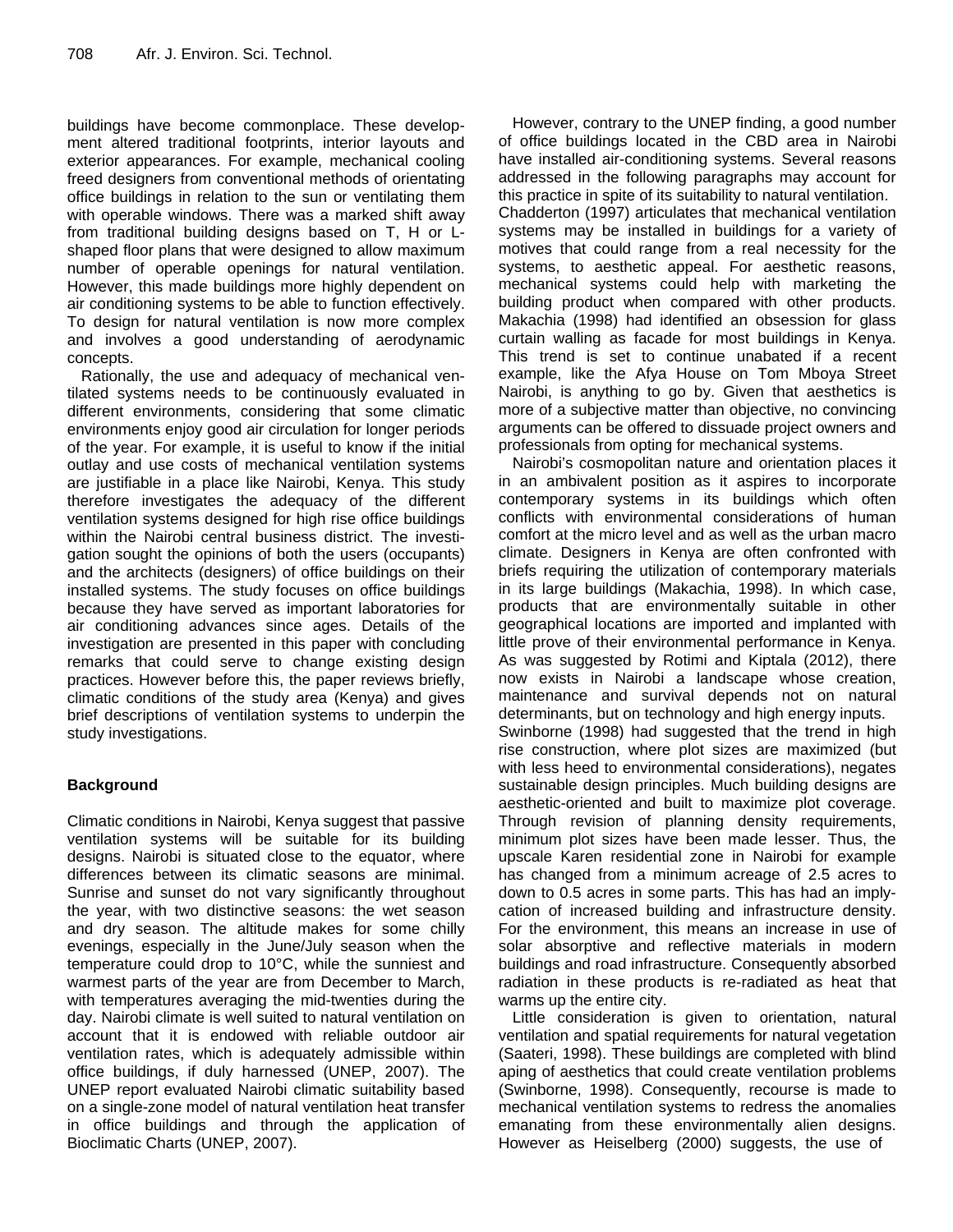centralized mechanical systems are largely wasteful and bear no reference to the specific requirements of individual occupants. Kavanaugh (2000) explains for example that in the UK, two-thirds of the total energy consumed for cooling is caused by mechanical fans. Brodrick and Westphalen (2001) have shown that significant gains (20 - 60 kWh/m<sup>2</sup> offset) are possible annually when buildings are naturally ventilated. Although these refer to situations in the UK, reverting to natural ventilation in climatically suitable locations such as Kenya, should confer more benefits. Swinborne (1998) concludes that the comfort derived from mechanical systems is short-lived, while it is difficult and costly to modify these installed systems to meet highly variable comfort requirements of occupants.

Leyten and Kurvers (2006) commenting on robustness of systems (measure by which a system lives up to its design purpose in a real life situation) conclude that mechanical systems lack robustness. Leyten and Kurvers (2006) suggest that mechanical systems lack robustness because they may be particularly sensitive to 'aberrations' in their underlying design assumptions, maintenance requirements of systems may not be feasible or simply not addressed, integration of heating (or cooling) and ventilation places conflicting demands on their operation and control, systems sensitive to the regulation of airflow rates (especially recirculation airflow rates) may not be feasible, and difficulties in understanding system operation on the part of both occupants and building operators. Therefore, the more complicated mechanical systems tend to be less robust, as compared to simpler more comprehensible systems. Importantly, they conclude that natural ventilation systems tend to rank high in terms of robustness (Leyten and Kurvers, 2006).

The actual health, comfort and productivity impacts of mechanical ventilation systems often fall short of expectations (Fisk and Rosenfeld, 1997; Fisk, 1998; Mendell et al., 1996). In comparisons of negative health symptoms of office building workers in a limited number of naturally and mechanically ventilated systems in Europe, naturally ventilated buildings reported lower symptom prevalence as compared to mechanically ventilated systems and especially air conditioned buildings (Seppänen and Fisk, 2002); though much of scientific findings provide conflicting conclusions, and the fundamental reasons behind these findings are not selfevident (Mendell and Fisk, 2007).

What seems of growing importance is adaptation in thermal comfort considerations (Nicol and Raja, 1997) which could be linked to Leyten and Kurvers' (2006) identification of system legibility or transparency as a prerequisite of robustness. If a system is transparent to the occupants of the building, the occupants can act directly to identify the causes of problems that compromise their health, comfort and productivity. If, in addition, office building occupants are offered control of these systems they will make changes to mitigate these

problems. This leads to the conclusion that natural ventilation systems that offer occupant control over ventilation rates (and solar gain) can be effectively designed for slightly larger comfort zones than commonly used mechanical systems (Conte and Fato 2000).

On the other side of the mechanical vs. natural ventilation systems debate, proponents of mechanical systems argue that natural ventilation is unreliable, and cannot be controlled. For example, natural ventilations systems may under-ventilate (resulting in overheating) or over-ventilate (resulting in unnecessary heating and energy consumption) because natural air flow/tem-perature cannot be controlled. Thus in line with Randall (1990) mechanical systems produce and maintain desired internal air environment, despite the variability of external/natural air conditions. Modern mechanical systems therefore are able to heat and cool, humidify and dehumidify, and respond automatically to changes in external air. Lee (1990) argues also that air-conditioning permits a sealing off from harsh external conditions that could protect against problems associated with health and comfort in buildings. This assertion is debatable and data collected in the current study on the adequacy of ventilation systems (which is presented later) should inform this debate.

While it is tempting to conclude from these arguments that natural ventilation systems can provide healthier, comfortable and productive environments, it may be more reasonable to conclude that robust natural ventilation systems may offer this advantage. There is a trend in the design of natural ventilation systems towards complexity. These complex natural ventilation systems may well prove to be less robust and thus may suffer shortcomings similar to those of the more complex mechanical ventilation systems. Beyond quantitative evaluations of health, comfort and productivity benefits that natural ventilation systems may offer, it is important to recognize that many if not most building occupants may simply prefer natural ventilation systems qualitatively. Largely for this reason alone, designers have accepted natural ventilation as one of several objectives of high quality sustainable designs. Thus natural ventilation systems have become a fundamental aspect of passive designs, which is an integrative design approach involving the use of daylight, thermal mass, insulation, and solar radiation in ventilation design (Yao et al., 2005). Passive venti-lation should confer the least in operational costs, allowing much of natural elements to provide comfort requirements of occupants, and are environmentally friendly. This hybrid alternative, wherein mechanical devices are added to enhance system performance and control seems to be the rational solution to the debate.

From the foregoing, one could conclude that when human comfort is at risk, mechanical devises could be positively necessary but when conditions are such that only a degree of discomfort is in question, the use of mechanical devises could be made optional. The level of environmental controls could be reduced to socialeconomic conditions. A value judgment is involved in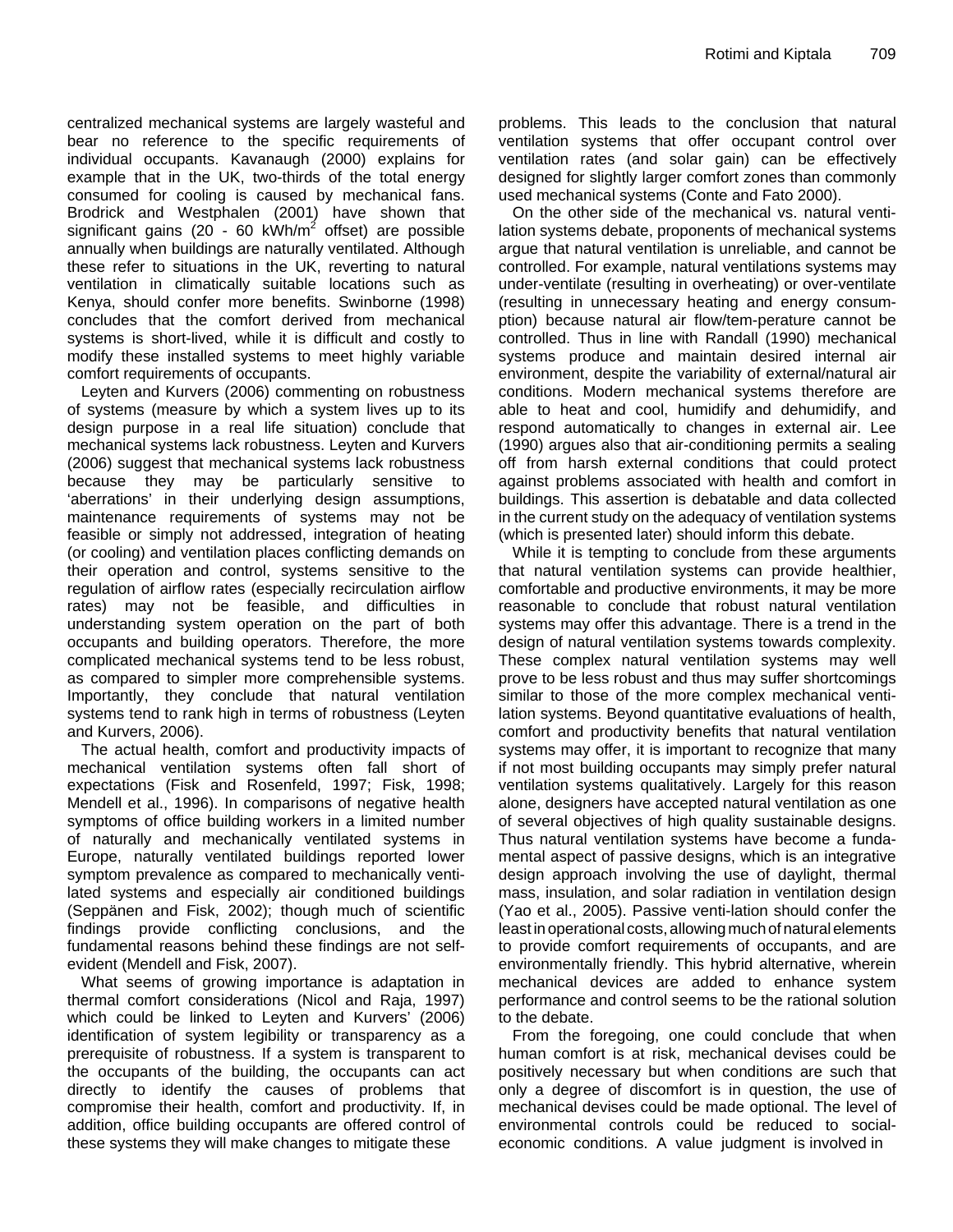deciding what degree of comfort is desired and at what cost. While passive ventilation is becoming more common design practice in developed economies, signi-ficant questions exist concerning current design practice in Kenya particularly Nairobi office buildings. Thus, the current study investigates the adequacy of installed ventilation systems through perspective views of designers and occupants of high rise office buildings in Nairobi, Kenya. Hoping that the results will provide information necessary to steer design practices towards one that takes advantage of the strength of both natural and mechanical systems.

## **METHODOLOGY**

#### **Study approach**

The paper is based on an investigation into the adoption and adequacy of installed ventilations systems in office buildings located in the central business district (CBD) of Nairobi, Kenya. Data for the study was obtained through questionnaires and interviews with office building occupants and designers (architects) that were purposively sampled to become the units of the study analysis. The aim of the study was to provide information on the adoption and adequacy of installed ventilation systems so that improvements to design practices could be made evident.

Data was collected from 48 high rise buildings located in Nairobi CBD in 2010. Previous studies had indicated that there were 140 high-rise buildings (target population) that are over five storeys within the CBD area. The sample size (48) was determined for the tenant survey after Frankfort-Nachmias (1996) formula for sample size determination (Equation 1). Using the same formula, the number of architects to be surveyed was determined to be fifty (50). There are 152 registered architectural firms based in Nairobi, according to the list provided by the Board of Registration of Architects & Quantity Surveyors of Kenya (BORAQS).

$$
n = \frac{Z^{2}pqN}{e^{2}(N-1) + Z^{2}pq}
$$
 (1)

Where  $N =$  Population size;  $n =$  sample size;  $p =$  sample population estimated to have characteristics being measured (95% confidence level of the target population assumed);  $q = 1 - p$ ;  $e = acceptable$ error ( $e = 0.05$ , since the estimated should be 5% of the true value);  $Z =$  The standard normal deviate at the required confidence  $level = 1.96$ .

For the tenant surveys, one tenant for each building was purposely selected on the basis of those who could provide the best information to achieve the objectives of the study (Kumar, 2005). The criteria for their selection included tenants: whose office spaces are deeply placed within the buildings, who have ever raised complaint to the property manager with respect to their installed ventilation systems, and who have altered or modified their office ventilation systems at their own costs. For the architects, simple random sampling technique was employed for the questionnaire distribution.

Thirty four completed and usable questionnaires were received from the tenants corresponding to a 71% response rate, while 32 were received from architects (see Table 1 for the response rates). Mugenda and Mugenda (1999) had suggested that a 50% response rate is adequate for the analysis and reporting of questionnaire surveys. Simple interpretive and descriptive means of presentation (tabulation, charts and general statistics) in line with McQueen and

Knussen (2002) are used in this study so that the findings could be communicative to readers.

## **RESULTS AND DISCUSSION**

This section presents the results of the questionnaires and interviews to the two groups of research participants: office building occupants and architects. The results are discussed separately under the themes covered by each questionnaire survey, and thereafter a summary of the combined findings from both groups of participants is presented.

#### **Result of tenant survey**

#### *Adequacy of ventilation systems*

The questionnaire for office building occupants within the CBD in Nairobi, covered three main themes. The first theme covered the adequacy of ventilation systems provided within the office spaces. There was a need to cluster the tenants into two groups so that the pattern of response from tenants with natural ventilation and those with mechanically ventilated systems can be determined. Therefore tenants were asked to comment on the operability of window openings within the building envelope and their adequacy in ventilating their office spaces. 35% (12) of the tenants said their windows were operable and that they relied solely on natural air circulation. The remaining 65% (22) said that their office windows were not operable because their offices were air-conditioned and therefore completely sealed from the external environment.

The 12 tenants who relied on natural ventilation were asked to comment further on the adequacy of air circulation within their office environment. Their response is given in Table 2 and it shows that 58.3% felt air circulation was adequate while 41.7% disagreed. 83.3% of this category of tenants were unaffected by power failure and ventilation system maintenance. This result could suggest that naturally ventilated office buildings within the CBD are able to harness the climatic endowment of air circulation in Nairobi. Though on closer observation, this category of tenants were not deeply placed within the office buildings. The remaining 16.7% that were deeply placed within the buildings required some mechanically-assisted ventilation to ensure adequate air circulation in the event of power outages.

Notwithstanding the benefits associated with natural ventilation, the survey found that 66.7% of the tenants desire supplementary ventilation systems, while 33.3% do not. This would suggest that the quality of air circulated naturally was inadequate and some form of mechanical aid was needed to complement natural ventilation.

Further, the 22 tenants that had mechanically ventilated office spaces were asked to comment on the adequacy of their installed ventilation systems. A summary of their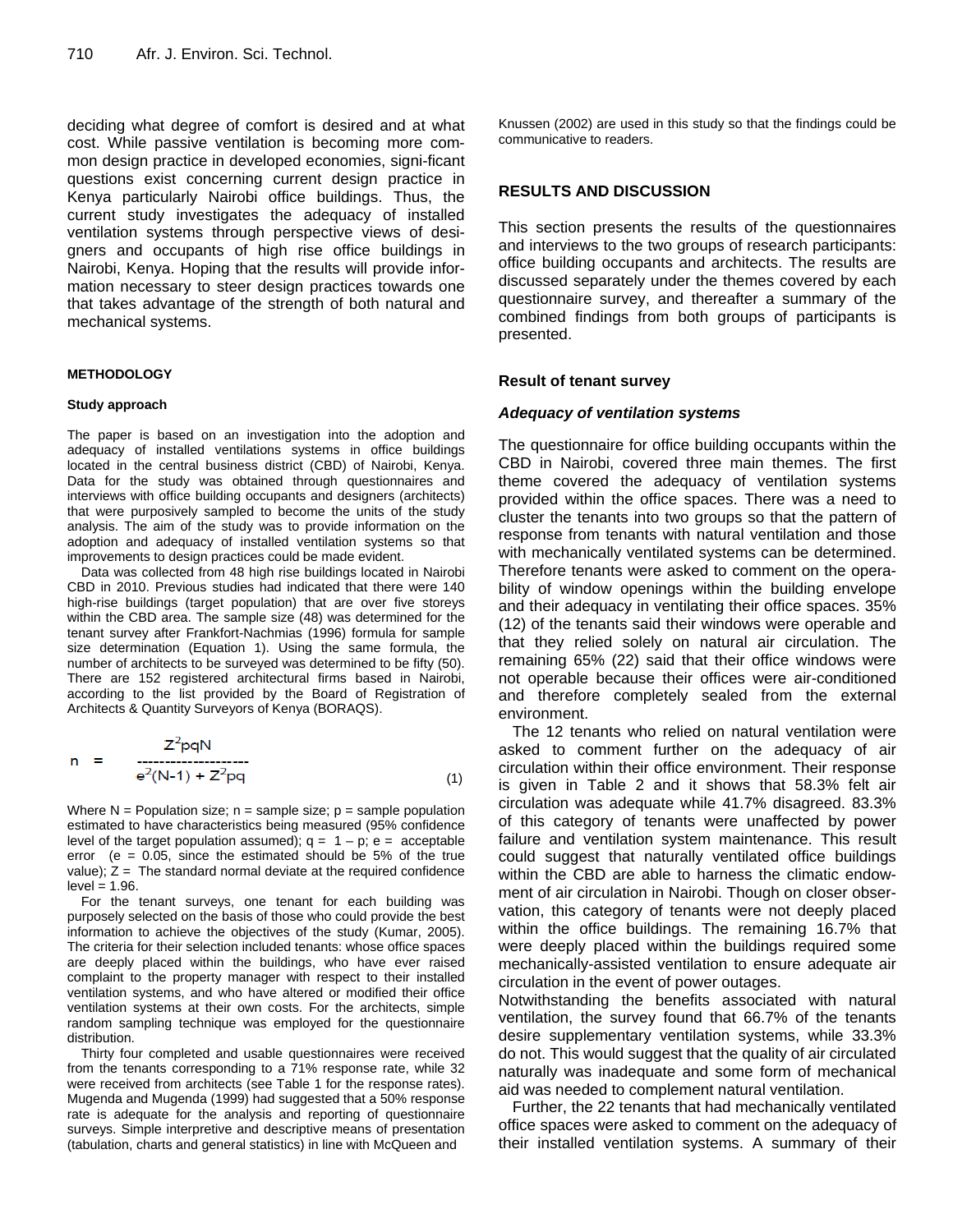**Table 1.** Survey response rate.

|            | Respondents Total number posted |    | Response Response rate (%) |
|------------|---------------------------------|----|----------------------------|
| Architects | 50                              | 32 | 64                         |
| Tenants    | 48                              | 34 | 71                         |
| Total      | 98                              | 66 | 67                         |

#### **Table 2.** Tenants opinion on ventilation systems in office buildings.

| <b>Ventilation attributes</b>                                            | <b>Naturally ventilated office</b><br>spaces $(n=12)$ |        | <b>Mechanically ventilated</b><br>office spaces (n=22) |        |
|--------------------------------------------------------------------------|-------------------------------------------------------|--------|--------------------------------------------------------|--------|
|                                                                          | Yes $(\%)$                                            | No (%) | Yes $(\%)$                                             | No (%) |
| Adequacy of air circulation within the office                            | 58.3                                                  | 41.7   | 41.2                                                   | 58.8   |
| Ventilation inadequacy during system<br>maintenance and/or power failure | 16.7                                                  | 83.3   | 54.5                                                   | 45.5   |
| Desire to have alternative ventilation system                            | 66.7                                                  | 33.3   | 95.5                                                   | 4.5    |

**Table 3.** Desired means of control of existing environment.

| <b>Environmental control types</b>           | <b>Naturally Ventilated Office</b><br>Spaces $(n=12)$ |        | <b>Mechanically Ventilated Office</b><br>Spaces $(n=22)$ |        |  |
|----------------------------------------------|-------------------------------------------------------|--------|----------------------------------------------------------|--------|--|
|                                              | Yes (%)                                               | No (%) | Yes $(\%)$                                               | No (%) |  |
| Using drapes or blinds                       | 96.9                                                  | 3.4    | 63.4                                                     | 36.6   |  |
| Open or close window to external environment | 98.6                                                  | 1.4    | 95.6                                                     | 4.4    |  |
| Using heater                                 | 60.2                                                  | 39.8   | 80.2                                                     | 19.8   |  |
| Using local fan                              | 90.3                                                  | 9.7    | 85.3                                                     | 14.7   |  |
| Open or close a door to interior space       | 62.7                                                  | 37.3   | 57.5                                                     | 42.5   |  |

responses is given in Table 1. 41.2% of this group of tenants felt that air circulation provided by their airconditioning systems were adequate while 58.8% had alternative views. The latter response implies that installed air-conditioning systems do not adequately meet comfort needs of these tenants. Also responding to the question relating to their personal experiences when those mechanical ventilation systems were undergoing maintenance or periods of power failure, 12 (54.5%) out of the 22 tenants confirmed that air-circulation was inadequate. The remaining 45.5% of these tenants do not experience discomfort during down periods. 95.5% of had a strong desire for alternative ventilation systems. Surprisingly tenants (45.5%) who had indicated that air circulation was adequate during power failure or shut down maintenance also desired alternative sustainable ventilation systems. Their reasons for desiring alternative ventilation systems include: the need for lower energy consuming units and to have more easily accessible units when maintenance is being carried out on the installed systems.

## *Control required for existing ventilation systems*

The second theme covered by the tenant survey is on the form of control they would like to see available for ventilation systems within their office spaces. The objective is to confirm the responses received in the first theme on the adequacy of ventilation systems in office buildings. Tenants were to indicate among a list of five alternative means by which they could improve or control air circulation within their office spaces. A summary of the results obtained from the two clusters of tenants is given in Table 3.

For tenants that rely on natural ventilation systems, there was a strong desire to control ventilation in the office spaces using all five means of control presented to them. The least was 60.2% for the use of local heating units during cold weather. While the generality of tenants would turn on a local fan to assist in cooling the office environment, or drawing the drapes or blinds to block direct sun rays into the office spaces.

For tenants occupying mechanically ventilated office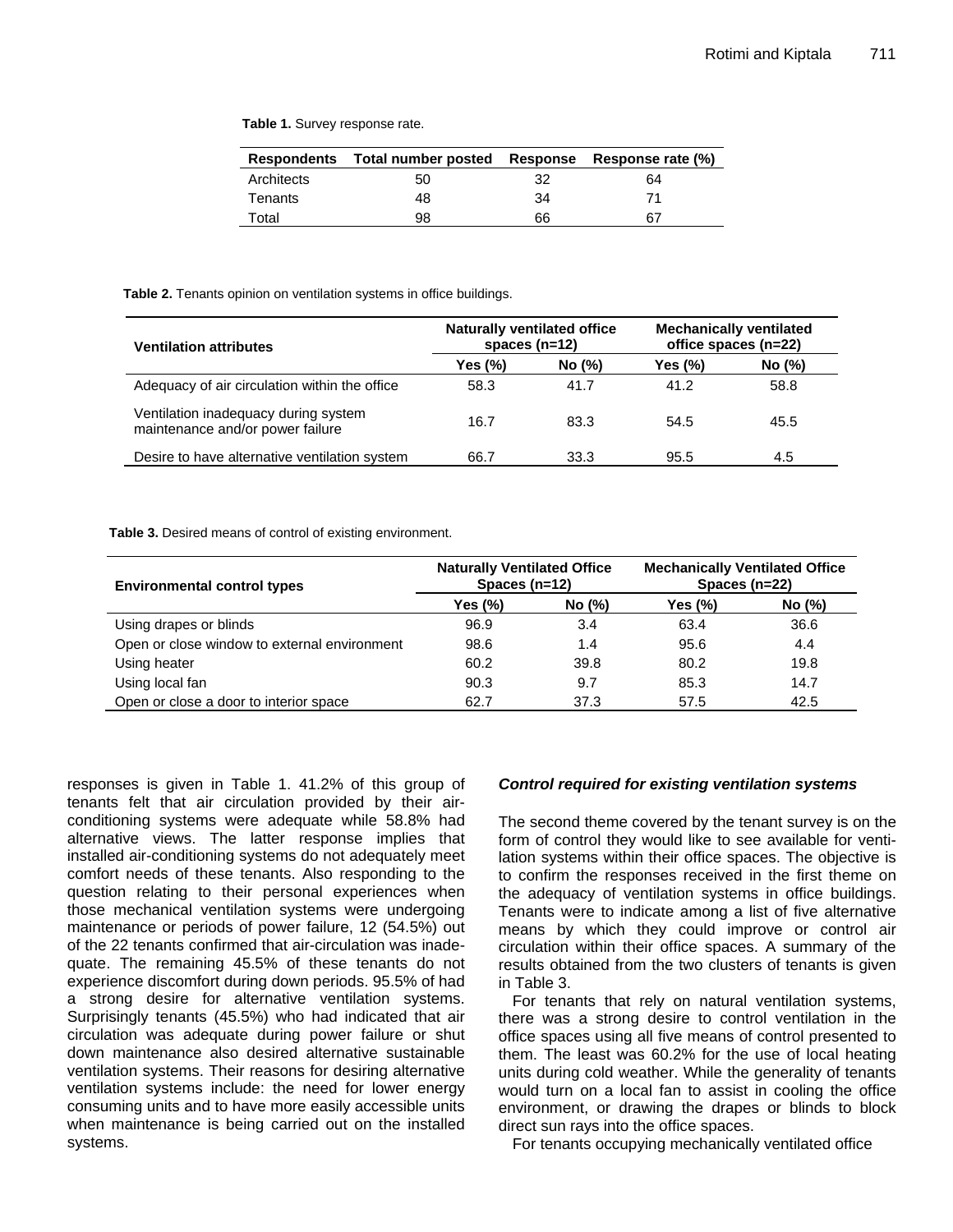

**Figure 1.** Manifestation of inadequate natural ventilation systems in office buildings

spaces, the highest percentage (95.6%) would like to be able to improve or at least control environmental conditions within their office spaces. The least percentage recorded was 57.5%, which implies overall that despite the incorporation of air-conditioning systems in office buildings, users desire some control of the internal environment (air flow and circulation) in which they operate. These results are significant to building designers as they suggest the need for wider scale

consultation with end-users of office facilities so that proposed ventilation designs integrate their needs. Thus, in the event of ventilation system inefficacies, users could be provided with options for varying the internal environment to meet their individual needs.

## *Manifestations of inadequate ventilations systems*

The last theme covered by the tenant survey was designed to give an indication of the effect of inadequate ventilation systems on the comfort of office building occupants. 11 possible effects were presented to the tenants so that they could indicate how often they experienced each of these 11 effects as a result of poor ventilation. Graphical representation of the result is presented in Figures 1 and 2 for the two clusters of respondents. For tenants occupying naturally ventilated office buildings (Figure 1), most of the manifestations, except for a few were never or rarely experienced. The exceptions include: bad odour experienced sometimes when windows were opened to promote air circulation, dizziness, nose irritation, sleepiness and eye irritation. According to the tenants, nose irritation results from cold weather which was prevalent around the month of July. This would suggest that building designs for naturally ventilated buildings have to take proper cognisance of external environmental conditions as this could affect the

quality of air within office spaces. Pollution is a key consideration in ventilation design for densely populated city centers which could manifest as poor health of building occupants.

Tenants in inadequate mechanically ventilated office buildings are affected in many ways. The different manifestations of these inadequacies are presented in Figure 2. With the exception of dry skin, concentration loss, and energy loss, which office tenants did not experience significantly, the remaining effects were significantly experienced by the tenants. In one instance, bad odour experienced within the office space was the result of dust accrual within a duct system that was not well maintained. This result suggests that buildings with installed mechanical ventilation systems need to be continuously evaluated during operation and maintained.

## **Result of architect survey**

## *Ventilation design principles*

The results of questionnaires distributed to 32 architects based in the Nairobi area are presented in Table 4. The purpose of the questions was to determine the design considerations for ventilation systems incorporated in office buildings in Nairobi, Kenya. As observed from the table, not a convincing percentage of architects (59.4%) are aware of the suitability of Nairobi climate for passive ventilation systems. These respondents do not translate their awareness into advocacy for passive design. The response could imply that these respondents are ignorant of the fact and the issue of climatic suitability is never considered in their designs.

As is observed from the second question on Table 4, about 78% of architectural firms either rarely or never considered local weather information in ventilation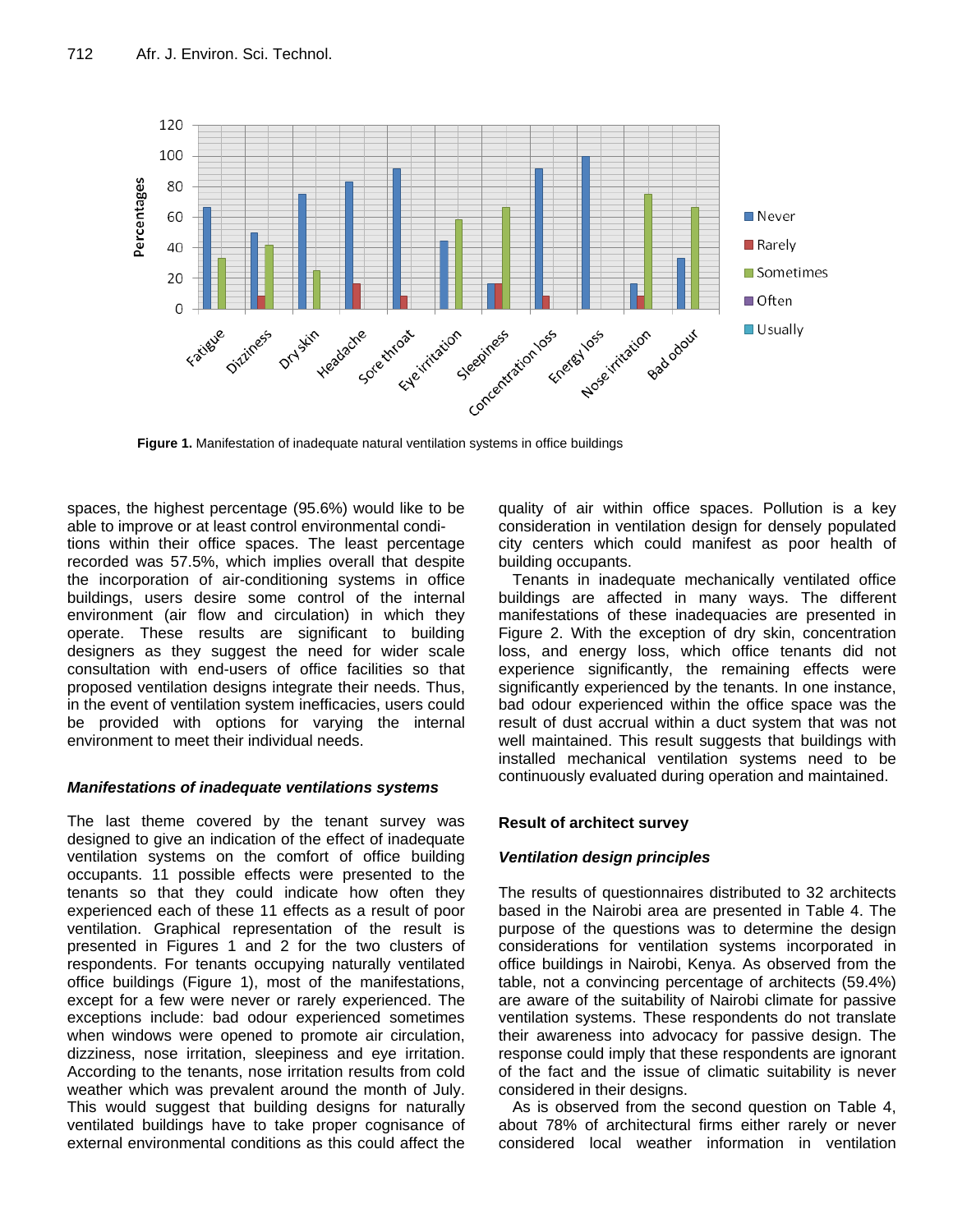

| Table 4. Design considerations for ventilations systems in office buildings. |  |  |
|------------------------------------------------------------------------------|--|--|
|------------------------------------------------------------------------------|--|--|

| No                                                                                             | <b>Questions asked</b>                                                               | <b>Options</b>  | Freq           | %    |
|------------------------------------------------------------------------------------------------|--------------------------------------------------------------------------------------|-----------------|----------------|------|
| 1                                                                                              | Level of awareness to climatic suitability in designing ventilation systems $(n=32)$ | Very aware      | 19             | 59.4 |
|                                                                                                |                                                                                      | Partially aware | 10             | 31.3 |
|                                                                                                |                                                                                      |                 | 3              | 9.3  |
| $\overline{2}$<br>Extent of consideration of local weather data in ventilation design $(n=32)$ |                                                                                      | Never           | 12             | 37.5 |
|                                                                                                |                                                                                      | Rarely          | 13             | 40.6 |
|                                                                                                |                                                                                      | Often           | 7              | 21.8 |
| 3<br>Do you always consider natural ventilation during design (n=32)                           |                                                                                      | Yes             | 23             | 71.9 |
|                                                                                                |                                                                                      | No.             | 9              | 28.1 |
|                                                                                                | Is there relationship between building design and ventilation $(n=32)$               | Yes             | 17             | 53.1 |
| 4                                                                                              |                                                                                      | No.             | 15             | 46.1 |
| 5                                                                                              | Does natural ventilation concept affect architectural works? (n=32)                  | Yes             | 30             | 93.8 |
|                                                                                                |                                                                                      | No              | $\overline{2}$ | 6.3  |
|                                                                                                |                                                                                      | <b>Yes</b>      | 26             | 81.3 |
| Could the concept mentioned in qs.5 be a reason for installing mechanical systems (n=32)<br>6  |                                                                                      | No.             | 6              | 18.7 |

designs. This could explain why a high number of office buildings use mechanical ventilation over naturally ventilated systems in the Nairobi CBD. Design innovativeness would suggest that some measure of understanding and the incorporation of contextual data/information would determine their design principles. Even though responses to question 3 to 6 imply that contextual information guided the installation of mechanical systems, data obtained from the tenant surveys, suggest otherwise.

The respondents were required to indicate out of a list

of five design variables, which ones were considered the most in the design ventilation systems for office buildings. The result is presented in graphical form in Figure 3. It is observed that on aggregate 'fashion' seems to have been given a lot more consideration in ventilation design than 'energy consumption efficiency'. These are followed by other design variables such as 'maintenance', 'occupancy health' and 'orientation' in that order. This result implies that aesthetics and fashion prevail over other design variables and also confirms the manner of responses obtained from questions 1 to 6 in Table 4.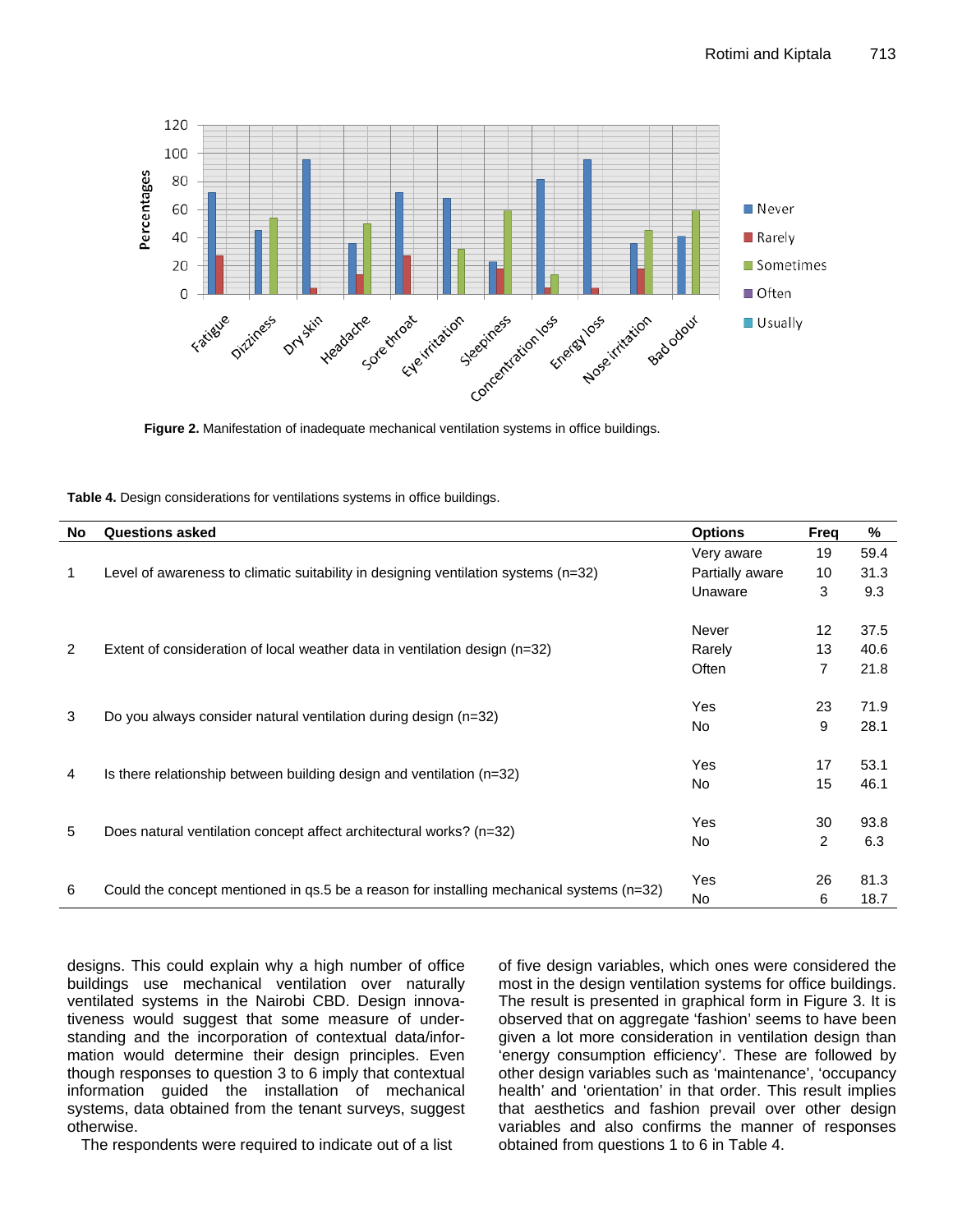

**Figure 3.** Consideration of design variables during ventilation design.



**Figure 4.** Reasons for mechanical ventilation systems in high rise buildings.

Further, the survey required architects to provide information on the reasoning behind mechanical ventilation systems in the CBD Nairobi, Kenya. The information gathered is presented in Figure 4. According to the architectural firms sampled, the complexities associated with designing for sustainable passive ventilation was rated the highest (25.6%) factor. Therefore, designers considered mechanical ventilations systems more because of its simplicity in design.

Following closely is developers' preferences (24.4%) for aesthetical pleasing buildings. This factor seems to supersede designers' ventilation design options probably because developers see the installation of mechanical systems as a marketing strategy (11.9%) as well. Other important factors are the ignorance of the merits of natural ventilation (13.1%); inadequate regulatory and ventilation standards (12.5%); and affordability issues (6.9%).

On regulations and standards, some respondents express the opinion that the Local Government Adoptive Bye Laws (1968) concerning natural ventilation systems is being circumvented by designers. For example, the